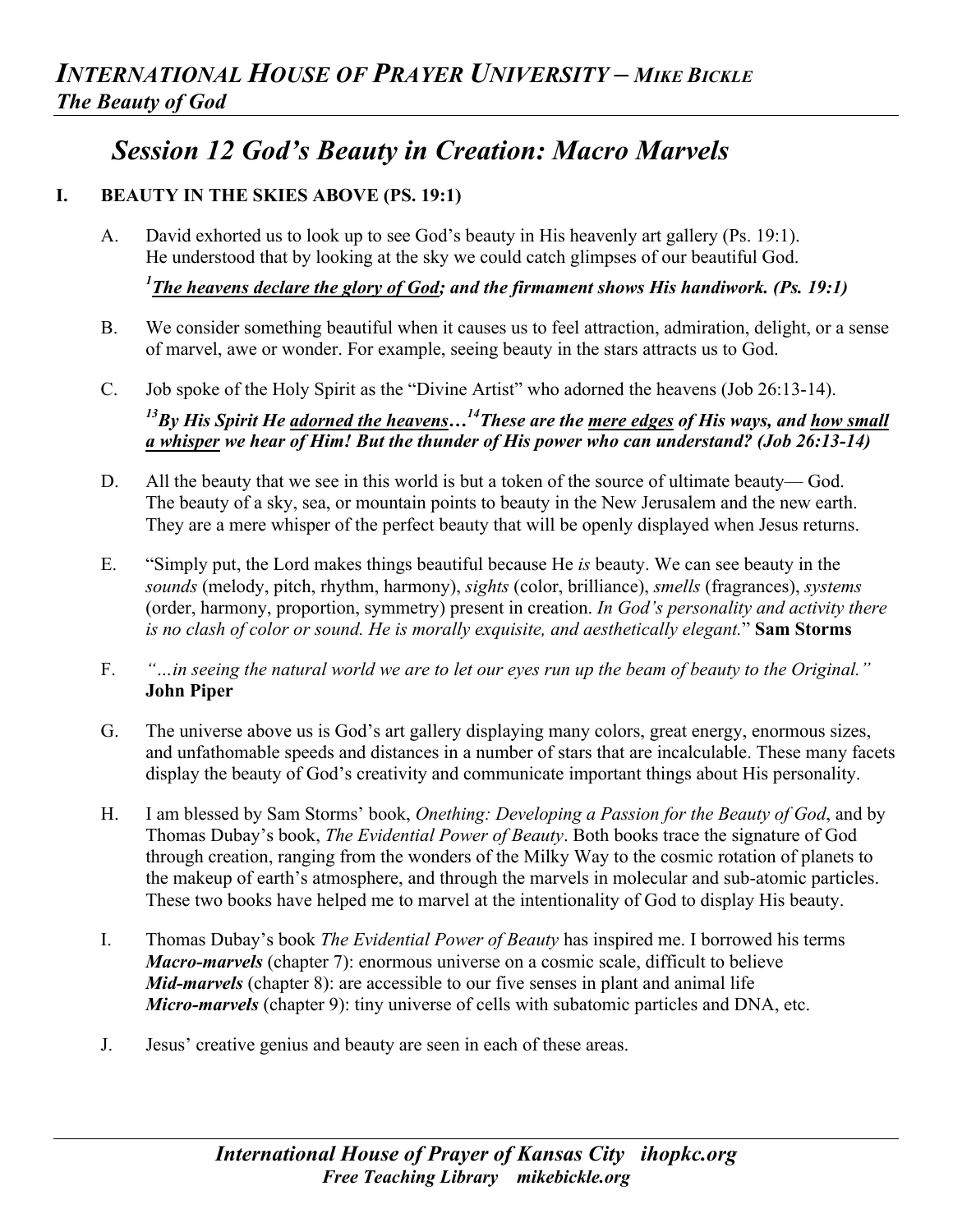## **II. GOD'S BEAUTY: MACRO-MARVELS**

- A. Astronomers estimate that in the known universe there are over *100 billion galaxies*, each having billions of stars. The diameter of the observable universe is over *15 billion light-years*. A light-year is the distance that light travels in one year. It moves at 186,000 miles per second or 6 trillion miles per year. Light can circle the earth (nearly 25,000 miles) seven times in a second.
- B. The Milky Way contains over 100 billion stars and is about 100,000 light years in diameter! If you travel at the speed of light, it would take you 100,000 years to cross its span. The moon is 240,000 miles from earth, yet it takes light less than 2 seconds to get here from there.
- C. Our solar system is part of the Milky Way galaxy. If our solar system were the size of a football, the nearest star would be half a mile from us. The Milky Way galaxy alone would reach 12,000 miles!
- D. The largest known galaxy is the *Abell 2029*, a cluster of galaxies consisting of more than 100 trillion stars with a diameter of 6 million light years. It is over one billion light-years from us.
- E. After the sun, the nearest star to us is *Proxima Centauri*—it is over 4 light years from us.
- F. The galaxy closest to us is the *Andromeda galaxy*. It is over 2 million light years from earth (15 quintillion miles—15 with 18 zeros). The *Virgo galaxy* has more than 5 trillion stars in it.
- G. In the Milky Way, the most luminous star system is the *Eta Carinae*. It is 5 million times brighter than our sun, is 400 million miles in diameter, and is over 7,000 light years from us*.*
- H. The largest star known so far is *Betelgeuse*, with a diameter of 800 million miles (about 1,000 times wider than our sun). Some stars are 50 million times the mass of the earth!
- I. The Hubble Telescope has identified the *Pistol star* which releases over 10 million times the power of our sun. It unleashes as much light in 20 seconds as our sun does in one year.
- J. *Our Sun*: It is 93 million miles from the earth and is over 800,000 miles in diameter. It would take one million earths to fill the space the sun occupies (the earth is 8,000 miles in diameter).
	- 1. On the surface of the sun the temperature is about 10,000 degrees Fahrenheit. In the core of our sun the temperature reaches 30 million degrees. This is enough to produce helium. The energy released in this reaction supplies the light and heat for the earth. Through photosynthesis, this light becomes the energy source for everything living on earth.
	- 2. In our sun, billions of trillions (10 followed by 38 zeros or  $10^{38}$ ) of nuclear fusion reactions occur every second —over 600 million tons of hydrogen are converted into helium every second—resulting in the continual production of remarkable amounts of heat and light.
	- 3. The energy produced can be compared to 100 billion hydrogen bombs exploding every second. (The sun's energy is produced by nuclear fusion of hydrogen nuclei into helium, producing energy in the form of light).
	- 4. The sun burns up about 4 million tons of its own substance every second.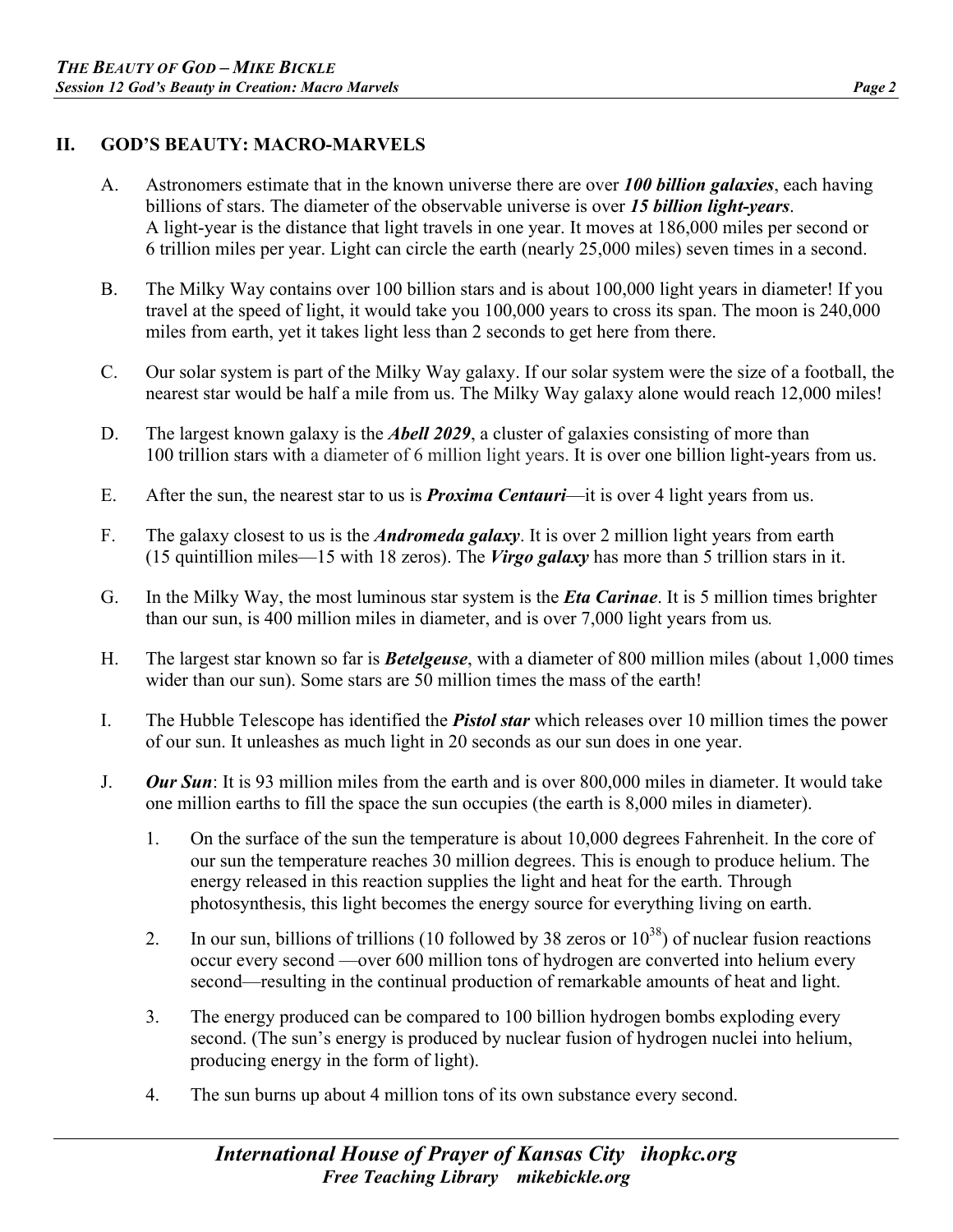- K. *Quasars*: The newly discovered Quasars are highly powerful celestial objects. One quasar, referred to as *3C-48*, is over 3 billion light years from earth and is 1,000 times more illuminous than all the stars in the entire Milky Way. In other words, it is 1,000 times the brightness of 100 billion stars!
- L. The Lord asserted that He creates, brings out, names, and upholds these billions of billions of stars. There are more stars in the heavens than there are grains of sand on the earth. Yet, the Lord has named each one of them! He gave Adam the job of naming animals, but not the stars.
- M. Information about the universe has a practical impact on how we live (Isa. 40:25-27).

*25"To whom then will you liken Me that I would be his equal?"…26Lift up your eyes on high and see who has created these stars, the One who leads forth their host by number, He calls them all by name; because of the greatness of His might…not one of them is missing. 27Why do you say… "My way is hidden from the LORD, and the justice due me escapes the notice of my God"? (Isa. 40:25-27)* 

- 1. *Lift up your eyes*: The Lord exhorts us to think deeply and often on the message contained by God's creation of the stars
- 2. *The One who leads forth*: The Lord leads their host, meaning they obey Him.
- 3. *He calls them all by name*: This reflects His ownership and understanding of the uniqueness of each one of them.
- 4. *Not one is missing*: Not one star is overlooked or out of place.
- N. When we see Jesus' excellencies, it causes us to desire to know, please, and give all to Him.
- O. The Lord's strength never wanes. He has as much energy today as He had billions of years ago.

*28Do you not know?...The Creator of the ends of the earth does not become weary or tired. His understanding is inscrutable. 29He gives strength to the weary and to him who lacks might He increases power. 30Though youths grow weary and tired, and vigorous young men stumble badly, 31Yet those who wait for the LORD will gain new strength; they will mount up with wings like eagles, they will run and not get tired, they will walk and not become weary. (Isa. 40:28-31)* 

- 1. *Does not become weary*: God never gets tried or preoccupied.
- 2. *Waiting on God*: This is active engagement, seeking to know the Lord more and to partner with Him in a more consistent way. It includes trusting what He says and entrusting the affairs of our life to His timing.
- P. *"What melts our hearts is not just that there is beauty in the universe. What melts us is the knowledge that God designed all beauty, to show us who He is, as a symbolic language of the soul. All nature is God wooing us to Himself."* **Stephen Mansfield**